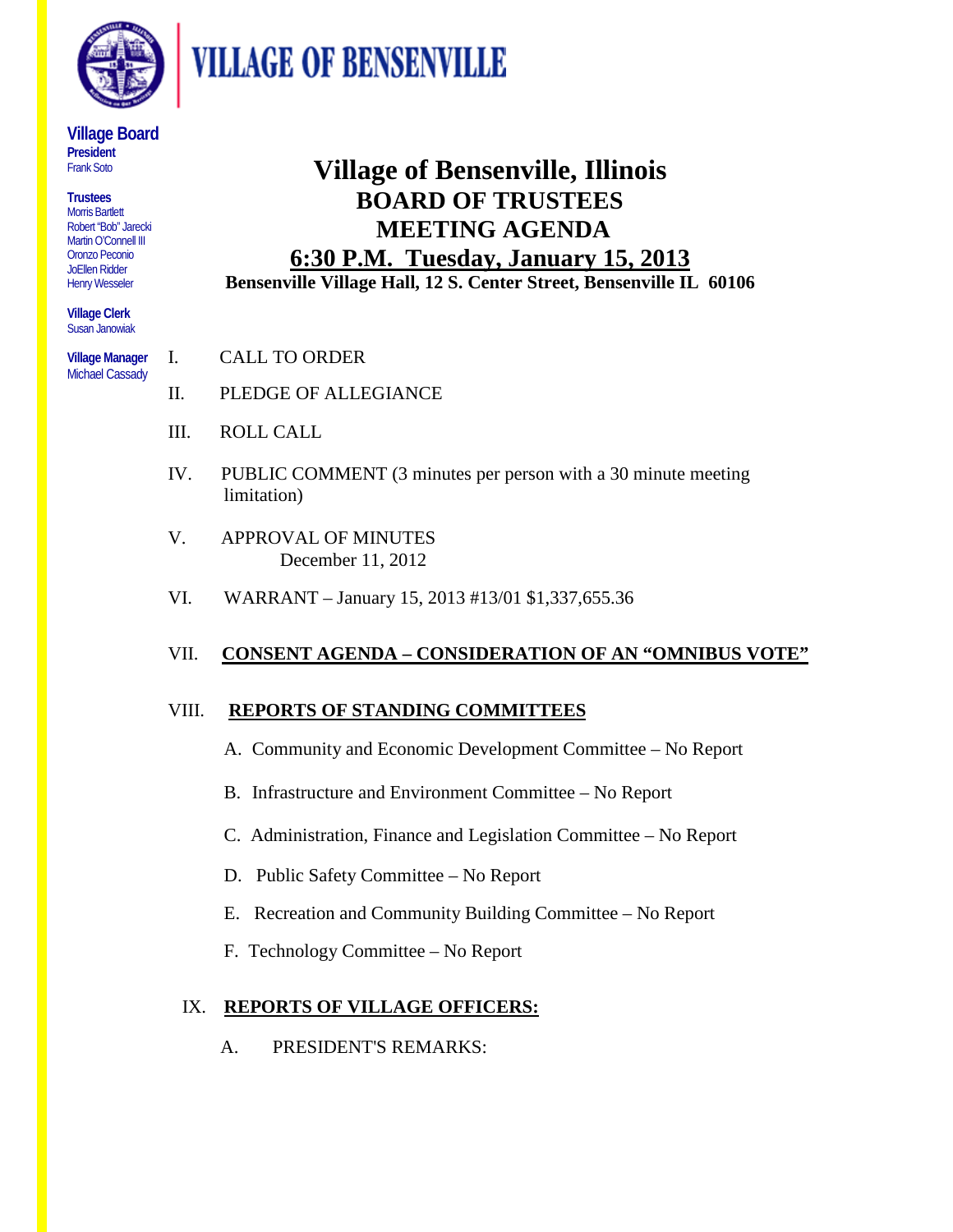### B. VILLAGE MANAGER'S REPORT:

1. Ordinance Submitting the Public Question on the April 9, 2013 Ballot Whether Video Gaming Should Be Prohibited in the Village of Bensenville

- C. VILLAGE ATTORNEY'S REPORT:
- X. UNFINISHED BUSINESS
- XI. NEW BUSINESS

### XII. EXECUTIVE SESSION

- A. Review of Executive Session Minutes [5 ILCS 120/2 (C)(21)]
- B. Personnel [5 ILCS  $120/2(C)(1)$ ]
- C. Collective Bargaining [5 ILCS 120/2 (C)(2)]
- D. Property Acquisition [5 ILCS  $120/2(C)(5)$ ]
- E. Litigation  $[5 \text{ ILCS } 120/2 \text{ (C)}(11)]$
- XIII. MATTERS REFERRED FROM EXECUTIVE SESSION
- XIV. ADJOURNMENT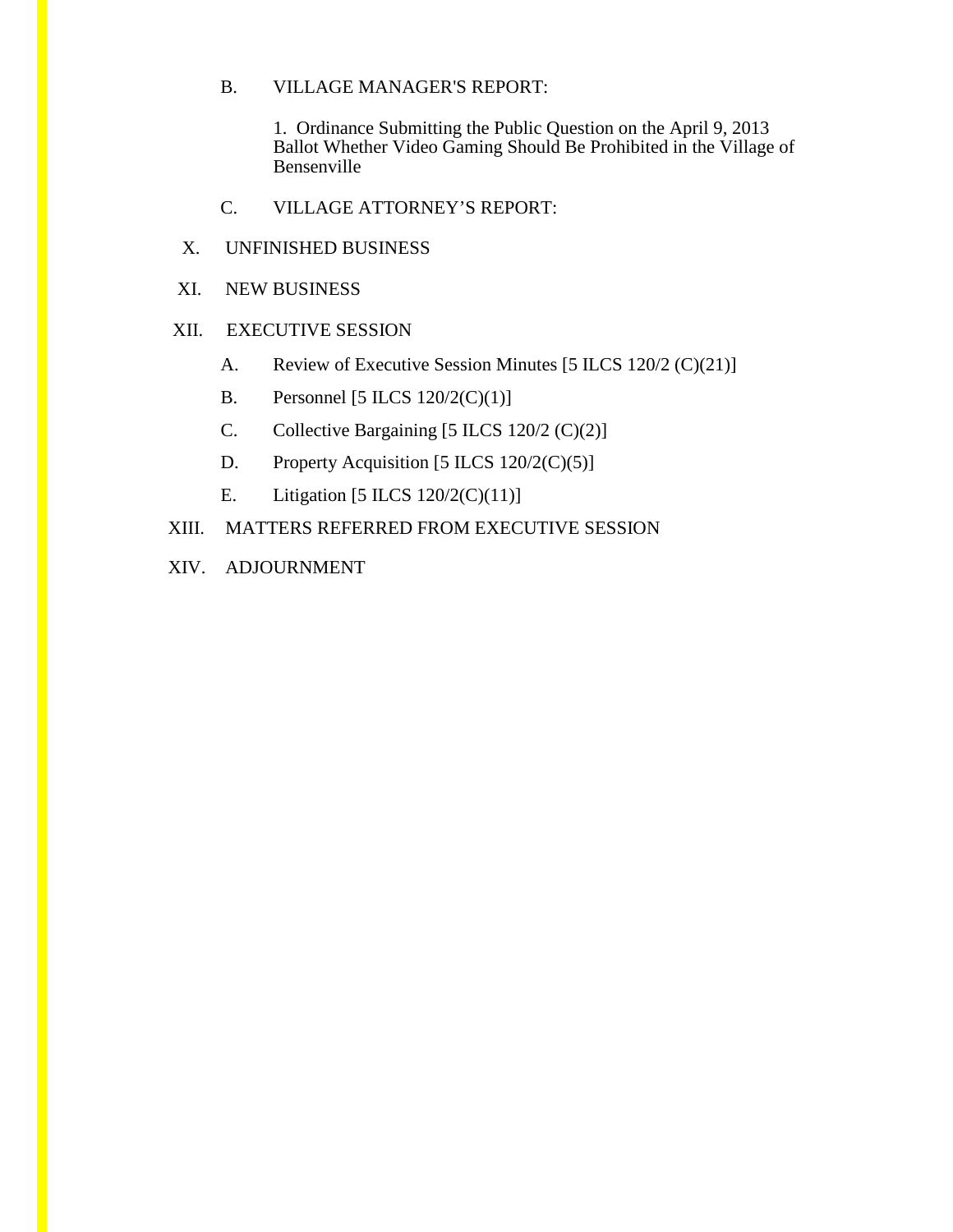### **Village of Bensenville Board Room 12 South Center Street Bensenville, Illinois 60106 Counties of DuPage and Cook**

## **MINUTES OF THE VILLAGE BOARD OF TRUSTEES MEETING December 11, 2012**

- **CALL TO ORDER:** 1. President Soto called the meeting to order at 6:37p.m.
- **ROLL CALL:** 2. Upon roll call by Village Clerk, Susan Janowiak, the following Board Members were present:

Bartlett, Jarecki, O'Connell, Peconio, Ridder, Wesseler

Absent: None

A quorum was present.

*President Soto requested to move Presidential Reports to this portion of the meeting. There were no objections from the Village Board.*

# **PRESIDENT'S**

**REMARKS:** President Soto read a proclamation into the record honoring the Bensenville Wood Dale Bandits Pop Warner Division 3 Regional Champions.

> President Soto read a proclamation into the record declaring Bensenville's intent to become a "City of Service".

Police Chief, Frank Kosman, introduced newly hired Police Officer, Aaron Cha to the Village.

**PUBLIC COMMENT:** There was no public comment.

# **APPROVAL OF**

**MINUTES:** 3. The December 4, 2012 Village Board Meeting minutes were presented.

Motion: Trustee Bartlett made a motion to approve the minutes as presented. Trustee O'Connell seconded the motion.

All were in favor. Motion carried.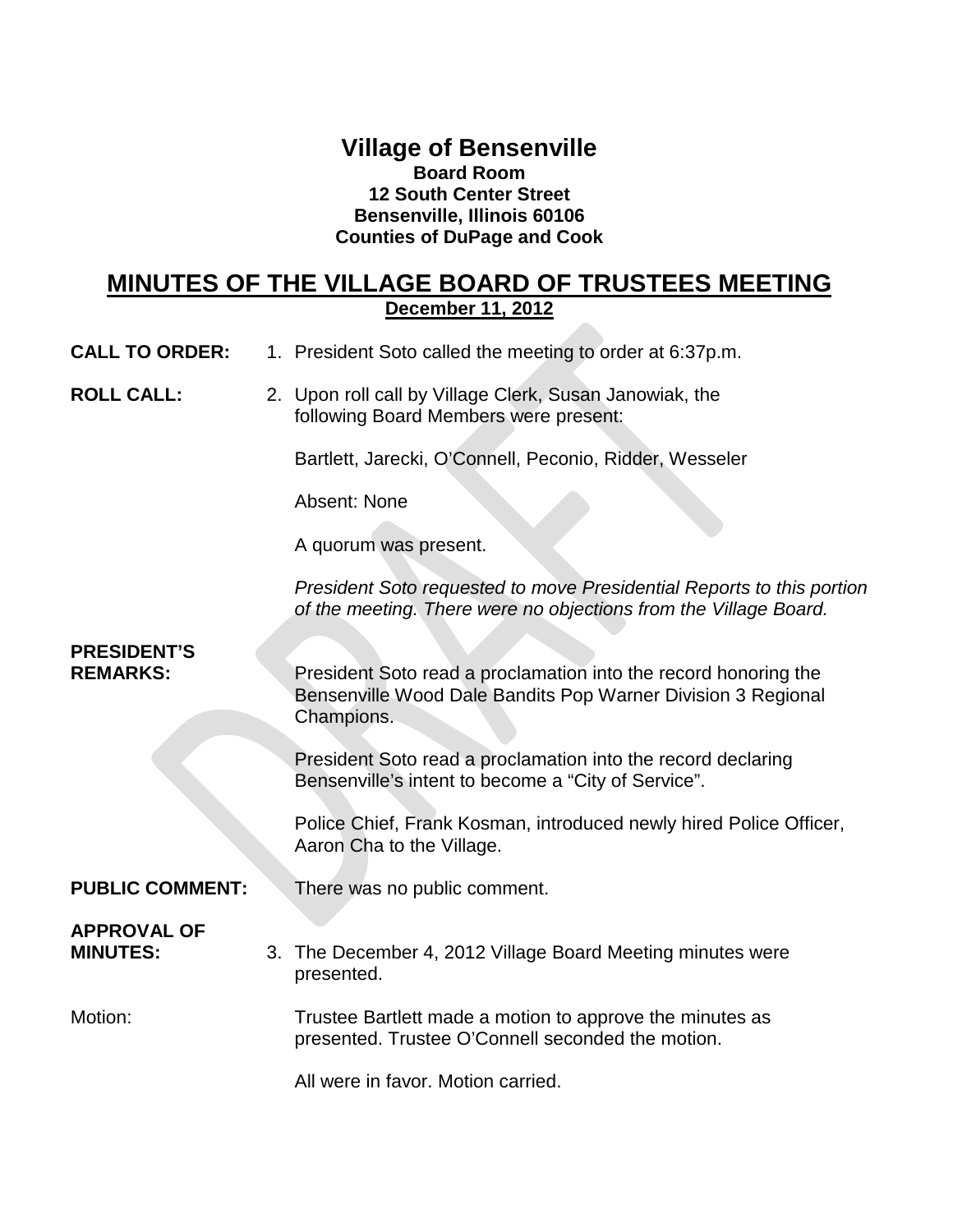| <b>WARRANT NO.</b><br>12/23:         | 4. President Soto presented Warrant No. 12/23 in the amount of<br>\$2,626,969.84.                                                                                                                                |
|--------------------------------------|------------------------------------------------------------------------------------------------------------------------------------------------------------------------------------------------------------------|
| Motion:                              | Trustee Bartlett made a motion to approve the warrant as presented.<br>Trustee Ridder seconded the motion.                                                                                                       |
| <b>ROLL CALL:</b>                    | AYES: Bartlett, Jarecki, O'Connell, Peconio, Ridder, Wesseler                                                                                                                                                    |
|                                      | <b>NAYS: None</b>                                                                                                                                                                                                |
|                                      | All were in favor. Motion carried.                                                                                                                                                                               |
| Motion:                              | 5. Trustee Wesseler made a motion to set the Consent Agenda as<br>presented. Trustee O'Connell seconded the motion.                                                                                              |
|                                      | All were in favor. Motion carried.                                                                                                                                                                               |
| <b>Ordinance No.</b><br>82-2012:     | <b>Ordinance Approving a Cable Television Franchise Agreement</b><br>Between the Village of Bensenville and Comcast of Illinois VI,<br>LLC. (Consent Agenda)                                                     |
| <b>Resolution No.</b><br>R-105-2012: | A Resolution Waiving Competitive Bidding and Executing a<br>Retail Sales Agreement with AVI Systems of Bensenville, IL for<br>Studio Equipment in the amount of \$22,784. (Consent Agenda)                       |
| <b>Resolution No.</b><br>R-106-2012: | A Resolution Authorizing the Execution of Costs/Construction<br><b>Invoice with Comcast Cable Communications, Inc. for the</b><br>Installation of Fiber Optics in the Amount of \$12,145.11.<br>(Consent Agenda) |
| <b>Resolution No.</b><br>R-107-2012: | A Resolution Authorizing the 2013 Paratransit Service<br><b>Agreement with PACE Suburban Bus Division. (Consent</b><br>Agenda)                                                                                   |
| <b>Resolution No.</b><br>R-108-2012: | A Resolution Authorizing the Execution of a Purchase Order<br>and a 12 - Month Contract Extension for Dial-A-Bus<br><b>Transportation Service from First Transit, Inc. (Consent</b><br>Agenda)                   |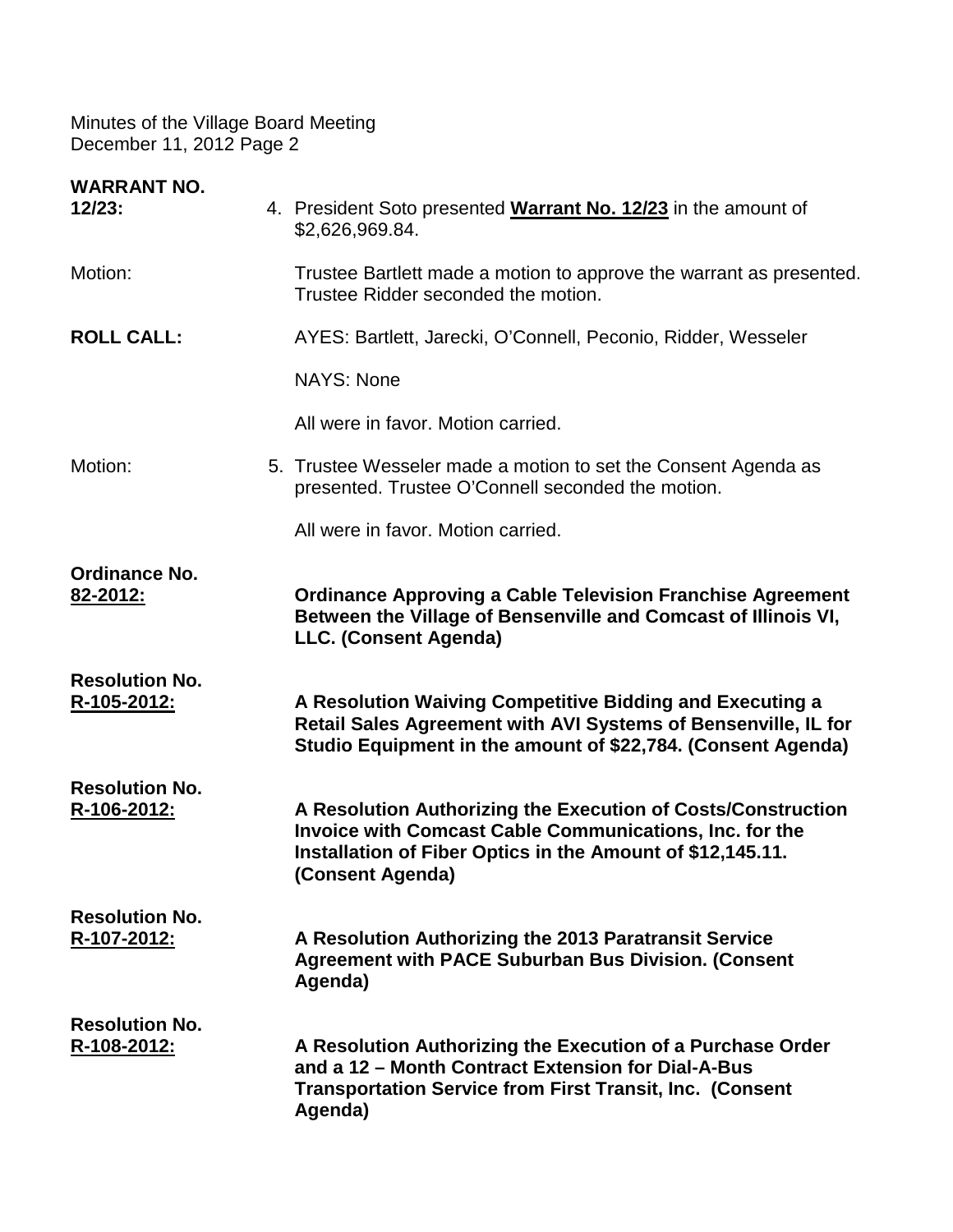| <b>Ordinance No.</b><br>83-2012:     | <b>Ordinance Granting a Conditional Use Permit Amendment to</b><br>Ordinance #65-2007 to Allow for the Installation of an Additional<br>Antenna at 602 York Road, American Tower Corporation.<br>(Consent Agenda)                                                                                       |
|--------------------------------------|---------------------------------------------------------------------------------------------------------------------------------------------------------------------------------------------------------------------------------------------------------------------------------------------------------|
| <b>Ordinance No.</b><br>84-2012:     | Ordinance Amending the Bensenville Village Code, Title 3 -<br>Chapter 1 - Business Licenses - Fee Schedules. (Consent<br>Agenda)                                                                                                                                                                        |
| <b>Resolution No.</b><br>R-109-2012: | A Resolution Authorizing the Modification to the Village of<br>Bensenville Cost Reimbursement Program for the Installation of<br><b>Overhead Sewers or Backflow Prevention Devices. (Consent</b><br>Agenda)                                                                                             |
| <b>Resolution No.</b><br>R-110-2012: | A Resolution Adopting a Revised Meeting Schedule for the<br>Village Board Meeting for the 2013 Calendar Year. (Consent<br>Agenda)                                                                                                                                                                       |
| Motion:                              | Trustee O'Connell made a motion to approve the Consent Agenda as<br>presented and approve Consent Agenda Item #1 under Attorney<br>Review. Trustee Ridder seconded the motion.                                                                                                                          |
| <b>ROLL CALL:</b>                    | AYES: Bartlett, Jarecki, O'Connell, Peconio, Ridder, Wesseler                                                                                                                                                                                                                                           |
|                                      | <b>NAYS: None</b>                                                                                                                                                                                                                                                                                       |
|                                      | All were in favor. Motion carried.                                                                                                                                                                                                                                                                      |
| <b>Resolution No</b><br>R-111-2012:  | 6. President Soto gave the summarization of the action contemplated in<br>Resolution No. R-111-2012 entitled A Resolution Authorizing<br><b>Waiving Competitive Bidding and Executing a Contract to</b><br>Vermeer Midwest for the Purchase of the Vermeer Chipper in the<br><b>Amount of \$49,399.</b> |
| Motion:                              | Trustee O'Connell made a motion to approve the resolution as<br>presented. Trustee Wesseler seconded the motion.                                                                                                                                                                                        |
|                                      | Trustee Peconio shared information he found regarding the proposed<br>chipper for purchase.                                                                                                                                                                                                             |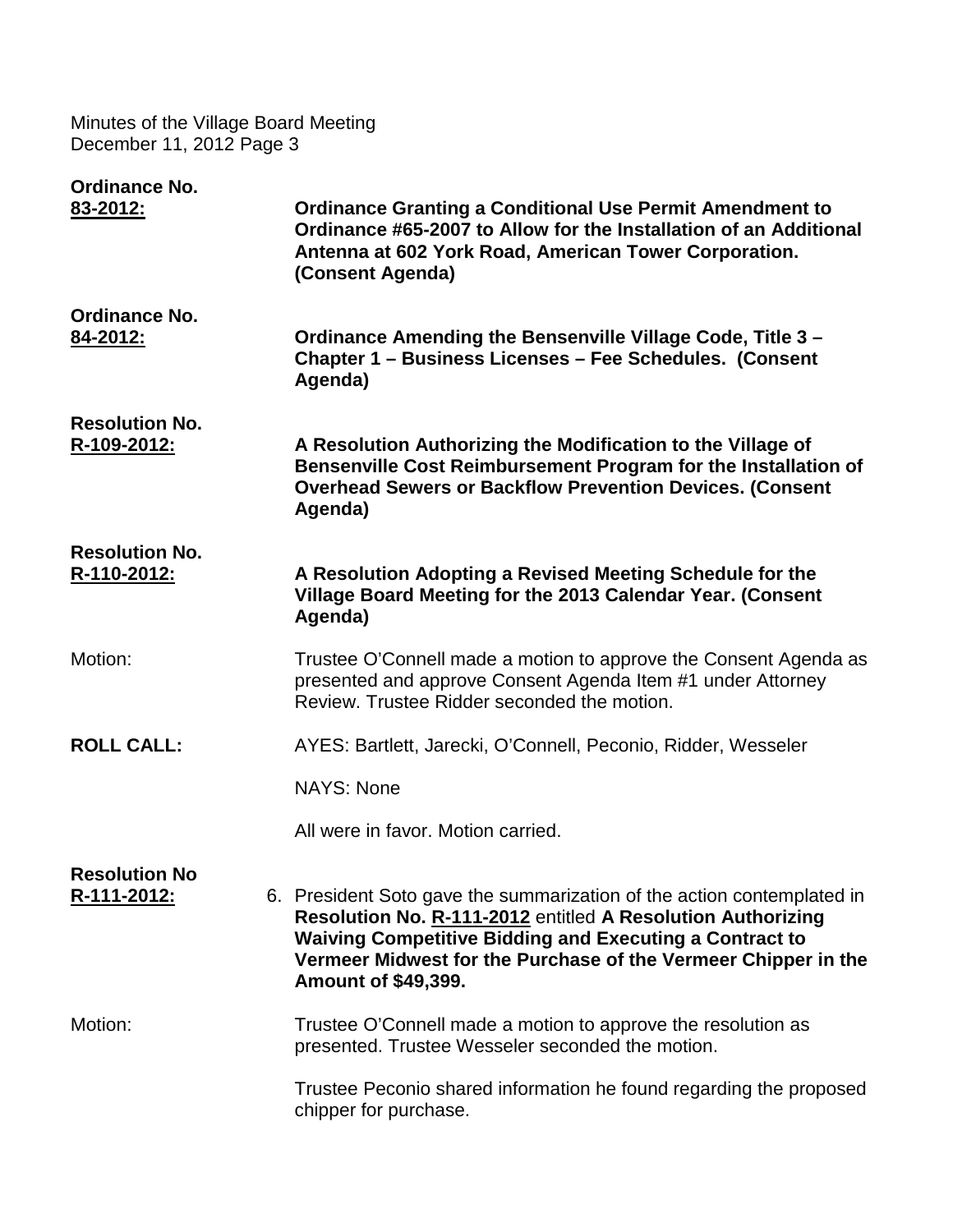| <b>ROLL CALL:</b>                         | AYES: Bartlett, Jarecki, O'Connell, Ridder, Wesseler                                                                                                                                                                                                                                                                                                                        |
|-------------------------------------------|-----------------------------------------------------------------------------------------------------------------------------------------------------------------------------------------------------------------------------------------------------------------------------------------------------------------------------------------------------------------------------|
|                                           | <b>NAYS: Peconio</b>                                                                                                                                                                                                                                                                                                                                                        |
|                                           | Motion carried.                                                                                                                                                                                                                                                                                                                                                             |
| <b>Resolution No</b><br>R-112-2012:       | 7. President Soto gave the summarization of the action contemplated in<br>Resolution No. R-112-2012 entitled A Resolution Authorizing the<br><b>Execution of a Master Power Supply Agreement with an</b><br>Alternate Retail Electric Supplier for Electricity Supply and<br><b>Related Services for the Village of Bensenville Electric</b><br><b>Aggregation Program.</b> |
| Motion:                                   | Trustee O'Connell made a motion to approve the resolution as<br>presented. Trustee Wesseler seconded the motion.                                                                                                                                                                                                                                                            |
| <b>ROLL CALL:</b>                         | AYES: Bartlett, Jarecki, O'Connell, Peconio, Ridder, Wesseler                                                                                                                                                                                                                                                                                                               |
|                                           | <b>NAYS: None</b>                                                                                                                                                                                                                                                                                                                                                           |
|                                           | All were in favor. Motion carried.                                                                                                                                                                                                                                                                                                                                          |
| <b>MANAGERS</b><br><b>REPORT:</b>         | Village Manager, Michael Cassady, had no report.                                                                                                                                                                                                                                                                                                                            |
| <b>VILLAGE ATTORNEY</b><br><b>REPORT:</b> |                                                                                                                                                                                                                                                                                                                                                                             |
| <b>Resolution No</b><br>R-113-2012:       | 8. Village Attorney, Pat Bond, gave the summarization of the action<br>contemplated in Resolution No. R-113-2012 entitled A Resolution<br>Authorizing the Amendment of a Highway Authority Agreement<br>Affecting 600 N. Route 83, Passed and Approved under<br>Resolution R-3-2001 to Designate a New Power Owner.                                                         |
| Motion:                                   | Trustee O'Connell made a motion to approve the resolution as<br>presented. Trustee Wesseler seconded the motion.                                                                                                                                                                                                                                                            |
| <b>ROLL CALL:</b>                         | AYES: Bartlett, Jarecki, O'Connell, Peconio, Ridder, Wesseler                                                                                                                                                                                                                                                                                                               |
|                                           | <b>NAYS: None</b>                                                                                                                                                                                                                                                                                                                                                           |
|                                           | All were in favor. Motion carried.                                                                                                                                                                                                                                                                                                                                          |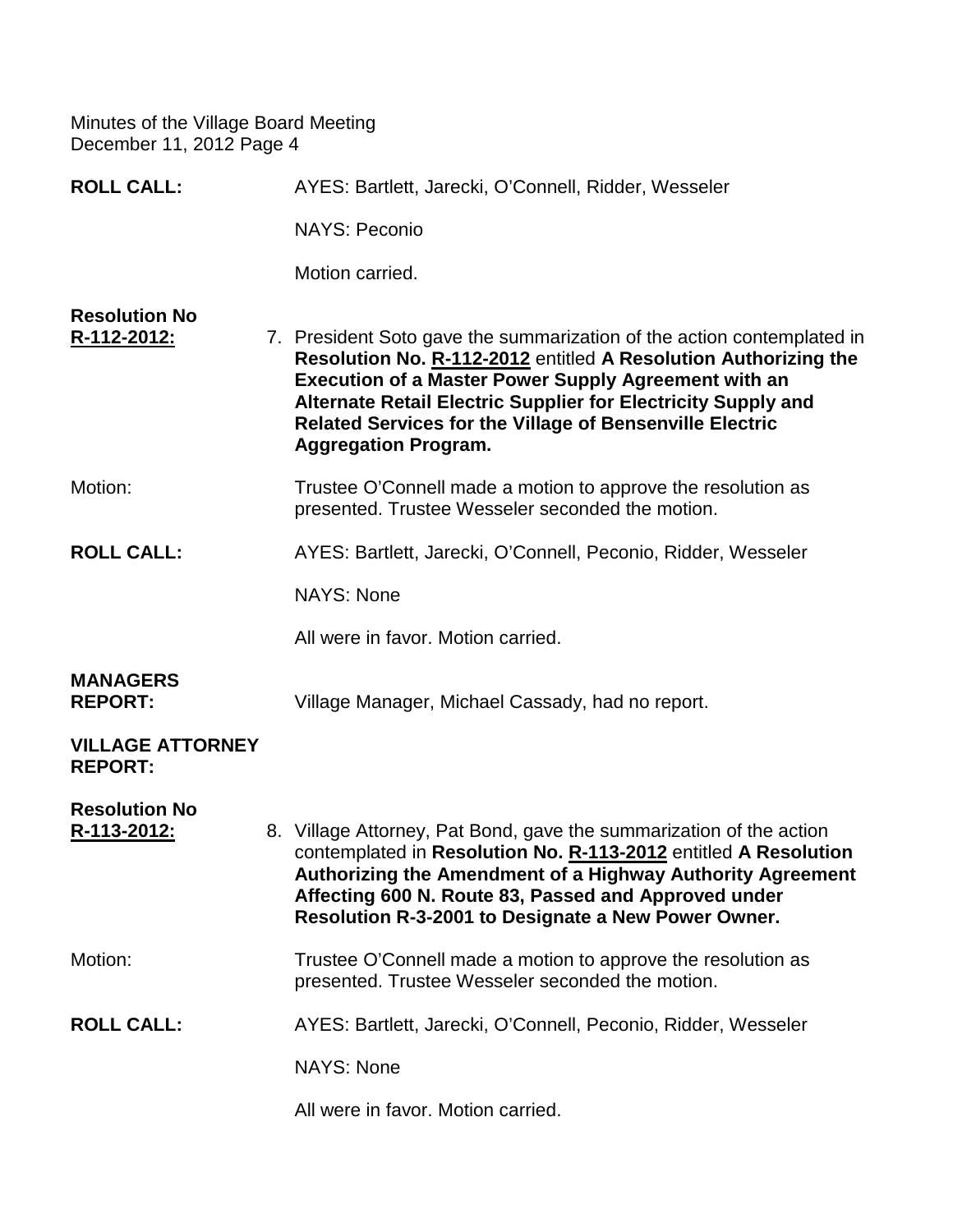| <b>UNFINISHED</b><br><b>BUSINESS:</b> | There was no unfinished business.                                                                                                                                                                                                                                                              |
|---------------------------------------|------------------------------------------------------------------------------------------------------------------------------------------------------------------------------------------------------------------------------------------------------------------------------------------------|
| <b>NEW BUSINESS:</b>                  | Trustee Wesseler provided an update regarding the Elgin O'Hare<br>bypass project.                                                                                                                                                                                                              |
|                                       | Trustee Bartlett announced the Village of Bensenville will have the<br>traveling Vietnam Memorial Wall on display in June 2013. More<br>information will be available soon.                                                                                                                    |
| <b>EXECUTIVE</b><br><b>SESSION:</b>   | Village Attorney, Pat Bond, called for an Executive Session for the<br>purpose of discussing pending, probable, or imminent litigation,<br>acquisition of real estate property, personnel, and collective<br>negotiating matters. No action will take place as a result of the<br>discussions. |
| <b>ADJOURNMENT:</b>                   | Trustee Ridder made a motion to adjourn the meeting and go into<br>executive session. Trustee Bartlett seconded the motion.                                                                                                                                                                    |
|                                       | All were in favor. Motion carried.                                                                                                                                                                                                                                                             |
|                                       | President Soto adjourned the meeting at 7:41 p.m.                                                                                                                                                                                                                                              |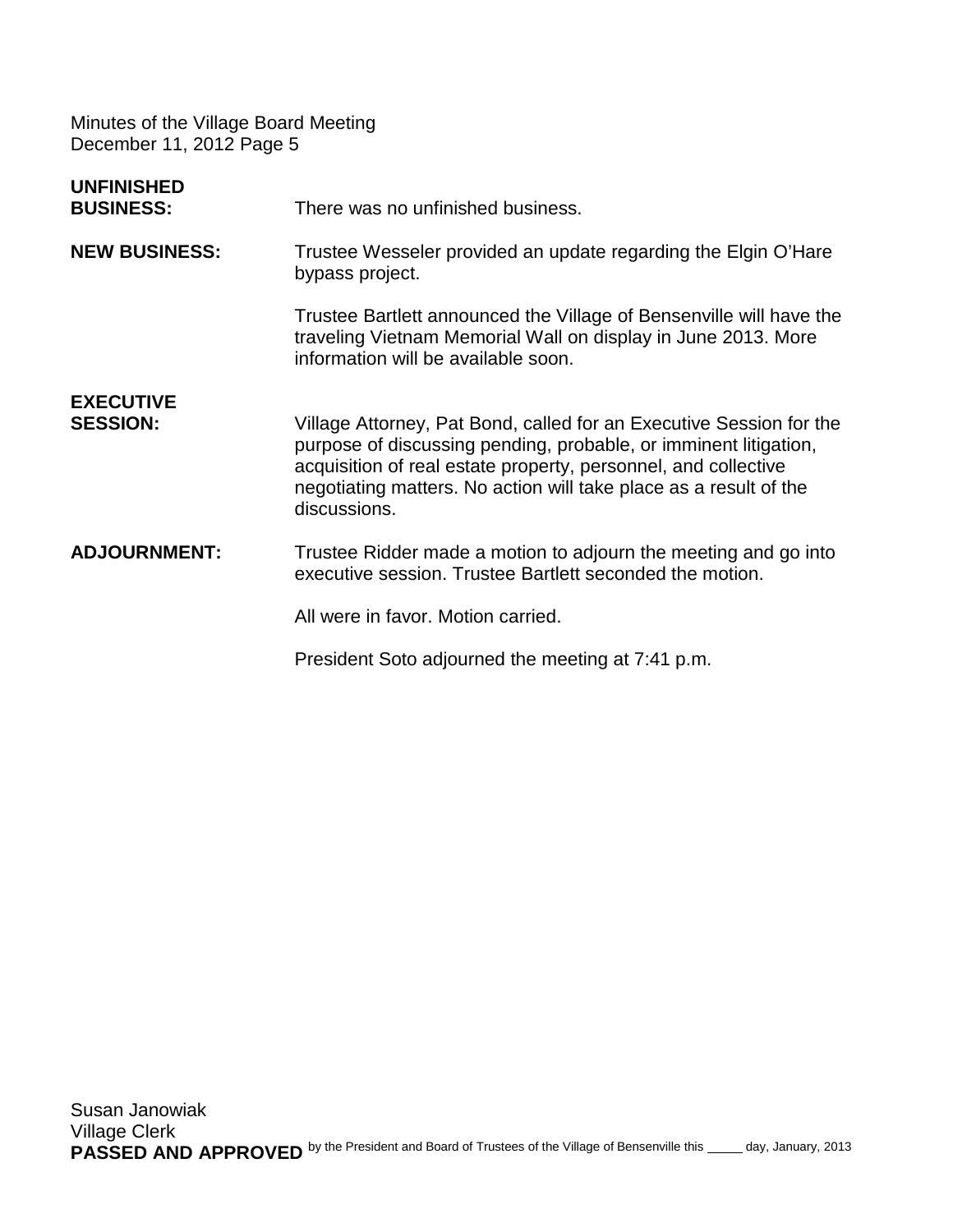### **TYPE:** Ordinance **SUBMITTED BY:** Dan Di Santo **DATE**: January 10, 2013

**DESCRIPTION:** Pass the Ordinance submitting the public question on the April 9, 2013 ballot asking whether Video Gaming should be prohibited in the Village of Bensenville.

# *SUPPORTS THE FOLLOWING APPLICABLE VILLAGE GOALS:*<br>Enrich the lives of Resider

*X Safe and Beautiful Village Vibrant Major Corridors*

*X Financially Sound Village Enrich the lives of Residents Quality Customer Oriented Services X Major Business/Corporate Center*

### **COMMITTEE ACTION:** Public Safety Standing Committee **DATE:** January 15, 2013

### **BACKGROUND:**

The State of Illinois passed The Video Gaming Act as Public Act 96-34, which became effective on July 13, 2009 as a means of funding the State Capital Bill. On September 11, 2012, the Village of Bensenville exercised its right in The Video Gaming Act and passed Ordinance 45-2012 amending Section 4-3-23 of the Bensenville Village Code to prohibit video gaming within the Village. At the January 8, 2013 Strategic Planning Session, the Village Board indicated support for placing a referendum question on the April 9 ballot asking residents to consider the prohibition of video gaming.

### **KEY ISSUES:**

In Illinois, many municipalities have prohibited video gaming and others have allowed it. Some, like Wood Dale and Winfield, have placed public questions on the ballot asking residents to provide input on the decision. The results of such a referendum are advisory and for informational purposes only, they are not binding in that the results alone do not create a law. If the Village wants to pursue the referendum question, an ordinance must be passed prior to January 22 and the Ordinance must be filed with the County prior to January 31, 2013.

The following is a summary of provisions included in The Video Gaming Act:

- Gaming machines are allowed in any bar, restaurant, fraternal organization or veteran's organization possessing a valid liquor license to serve alcohol for consumption on the premises;
- Authorized establishments cannot be located within 100 feet of a school or place of worship;
- No more than five video gaming machines are allowed per authorized establishment;
- Video gaming terminals must be located in an area restricted to persons over 21 years of age and in the view of an employee;
- Video gaming is only permitted during the hours when alcohol can be consumed; and l,
- The Illinois Gaming Board regulates and enforces video gaming. t.

At the January 22, 2013 Board Meeting, staff will prepare a more thorough analysis of the Video Gaming issue including a survey of other municipalities that allow or prohibit video gaming and their experiences.

### **ALTERNATIVES:**

Discretion of the Board

### **RECOMMENDATION:**

Staff recommends the Village Board consider the Ordinance.

### **BUDGET IMPACT:**

The state receives a 25% tax on video gaming operating revenues, and municipalities receive a 5% tax on gaming revenues within their corporate limits. In addition, the Village can impose a \$25 fee on video gaming terminals. Some projections show that an establishment can earn up to \$30,000/year per machine for a total of \$150,000 in revenue per year. Revenues for the Village under that scenario could be approximately \$2,000/year per machine, or about \$10,000/year per establishment with the maximum of 5 machines.

## **ACTION REQUIRED:**

Consider the Ordinance.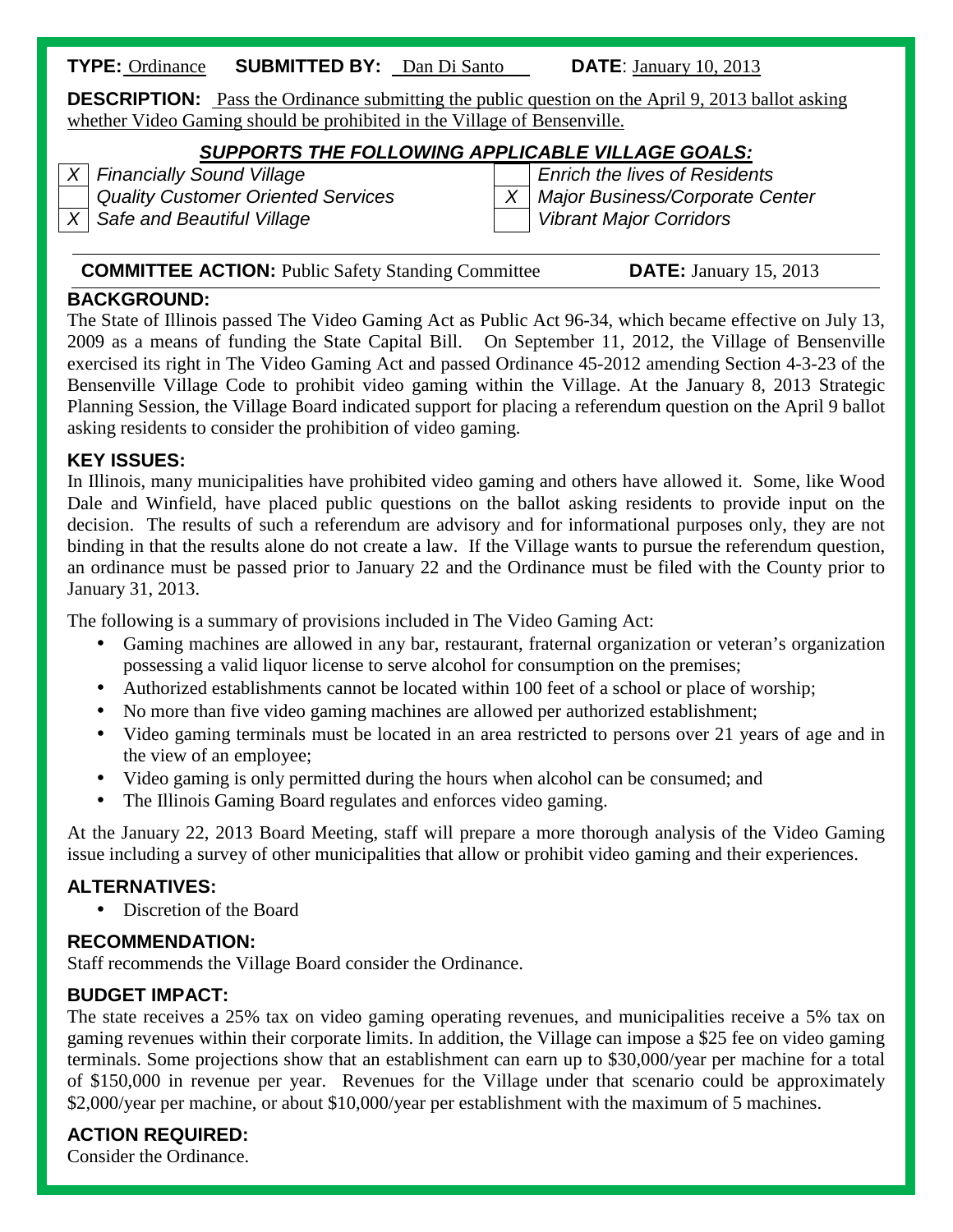#### **ORDINANCE NO.**

### **AN ORDINANCE PROVIDING FOR THE SUBMISSION TO THE ELECTORS OF THE VILLAGE OF BENSENVILLE, DUPAGE AND COOK COUNTIES, THE QUESTION WHETHER VIDEO GAMING SHOULD BE PROHIBITED IN THE VILLAGE OF BENSENVILLE**

WHEREAS, the State of Illinois Video Gaming Act (230 ILCS 40/1 *et seq*.; PA96-0034)

became law July 13, 2009, and allows certain licensed establishments to conduct video gaming; and

WHEREAS, the Village Board is desirous of asking the residents of Bensenville through an advisory public question on the April 9, 2013 ballot for their opinion of whether or not video gaming should be allowed within the Village.

NOW, THEREFORE, BE IT ORDAINED by the President and Board of Trustees of the Village of Bensenville, DuPage and Cook Counties, Illinois, as follows:

SECTION ONE: The foregoing recitals are found as fact and made a part hereof.

SECTION TWO: The Village Clerk is directed to immediately certify and submit the following question to the DuPage County Clerk and Cook County Clerk to be placed on the ballot for the general election to be held on April 9, 2013, in the following form:

|                                                                 | <b>YES</b>     |
|-----------------------------------------------------------------|----------------|
| Shall Video Gaming be prohibited in the Village of Bensenville? | N <sub>C</sub> |

SECTION THREE: This Ordinance shall be in full force and effect from and after its passage and approval as required by law.

PASSED AND APPROVED by the President and Board of Trustees of the Village of Bensenville, Illinois, this  $15<sup>th</sup>$  day of January, 2013.

### APPROVED: